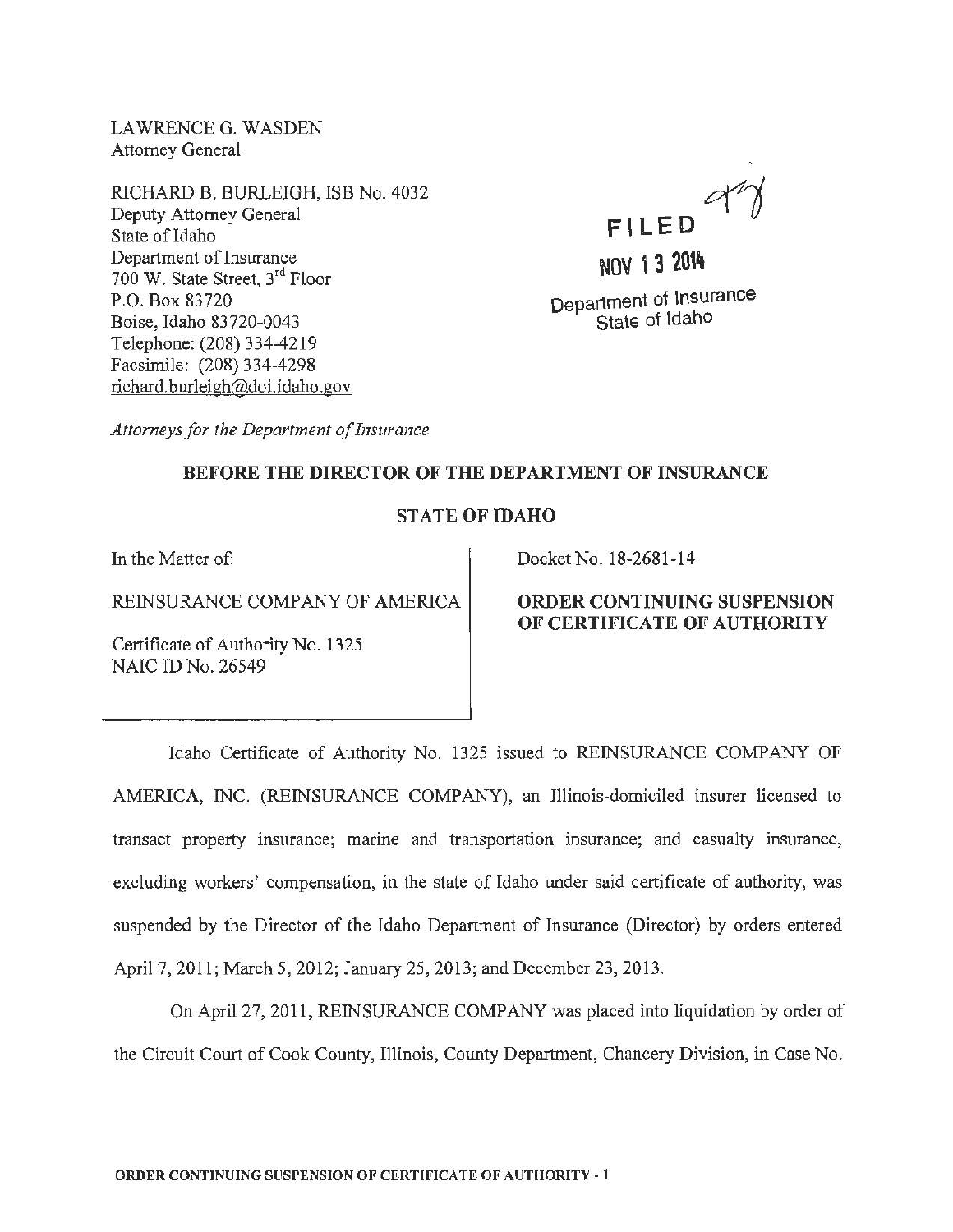10 CH 6207, based on the petition of the Director of Insurance for the State of Illinois, and continues in liquidation, as of the date of this Order.

The Director, having reviewed the foregoing and the requirements of Idaho Code *§* 41- 327, and good cause appearing therefor,

NOW, THEREFORE, IT IS HEREBY ORDERED, pursuant to Idaho Code§ 41-327(3), that Certificate of Authority No. 1325 issued to REINSURANCE COMPANY be CONTINUED IN SUSPENSION, effective immediately, for a period of one (1) year from the date of this order. The Director may terminate the suspension sooner if the cause for said suspension is corrected and REINSURANCE COMPANY is otherwise in compliance with title 41, Idaho Code.

IT IS FURTHER ORDERED that REINSURANCE COMPANY shall comply with the requirements of Idaho Code § 41-329, including § 41-329(2), which provides: "During the suspension period the insurer shall not solicit or write any new business in this state, but shall file its annual statement, pay fees, licenses, and taxes as required under this code, and may service its business already in force in this state, as if the certificate of authority had continued in force."

IT IS FURTHER ORDERED, pursuant to Idaho Code  $\S$  41-330(1), that, within four (4) days after notice of this suspension is provided, REINSURANCE COMPANY shall notify, by any available means, every person authorized to write business in the state of Idaho by said insurance company, to immediately cease to write any further insurance business for REINSURANCE COMPANY in Idaho, unless REINSURANCE COMPANY has already taken such action pursuant to prior order of suspension by the Director.

IT IS FURTHER ORDERED that REINSURANCE COMPANY shall promptly return Certificate of Authority No. 1325 to the Idaho Department of Insurance, as required by Idaho Code§ 41-323(2).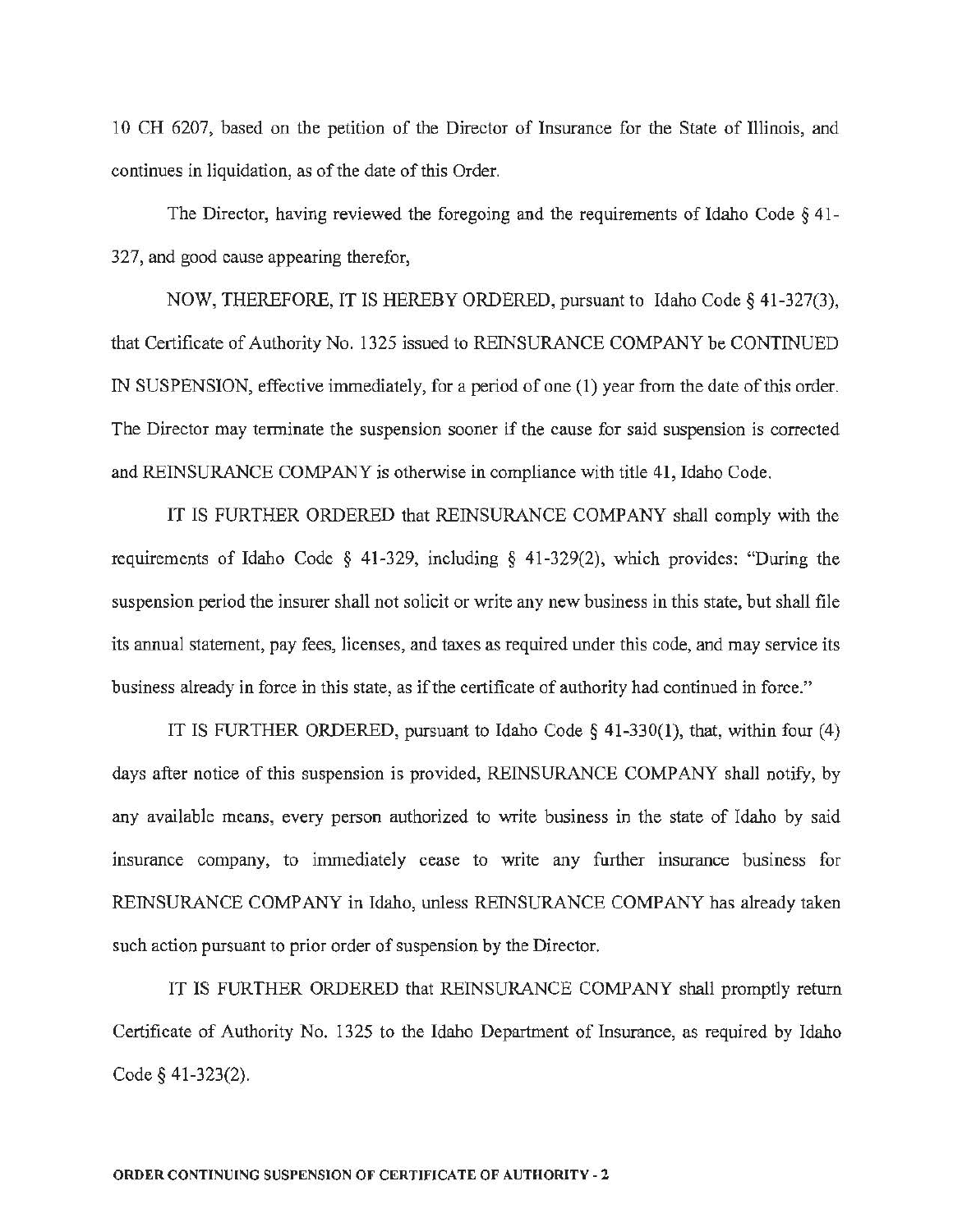DATED this  $\mathbb{Z}$   $\mathbb{Z}$  day of November, 2014.

STATE OF IDAHO DEPARTMENT OF INSURANCE

Window al Director

#### NOTIFICATION OF RIGHTS

This is a final order of the Director. Any party may file a motion for reconsideration of this final order within fourteen (14) days of the service date of this order. The agency will dispose of the petition for reconsideration within twenty-one (21) days of its receipt, or the petition will be considered denied by operation of law. *See* Idaho Code  $\S$  67-5246(4).

Pursuant to Idaho Code §§ 67-5270 and 67-5272, any party aggrieved by this final order or orders previously issued in this case may appeal this final order and all previously issued orders in this case to district court by filing a petition in the district court of the county in which:

- 1. A hearing was held,
- ii. The final agency action was taken,
- iii. The party seeking review of the order resides, or operates its principal place of business in Idaho, or
- iv. The real property or personal property that was the subject of the agency action is located.

An appeal must be filed within twenty-eight (28) days of (a) the service date of this final order, (b) an order denying petition for reconsideration, or (c) the failure within twenty-one (21) days to grant or deny a petition for reconsideration, whichever is later. *See* Idaho Code § 67-5273. The filing of an appeal to district court does not itself stay the effectiveness or enforcement of the order under appeal.